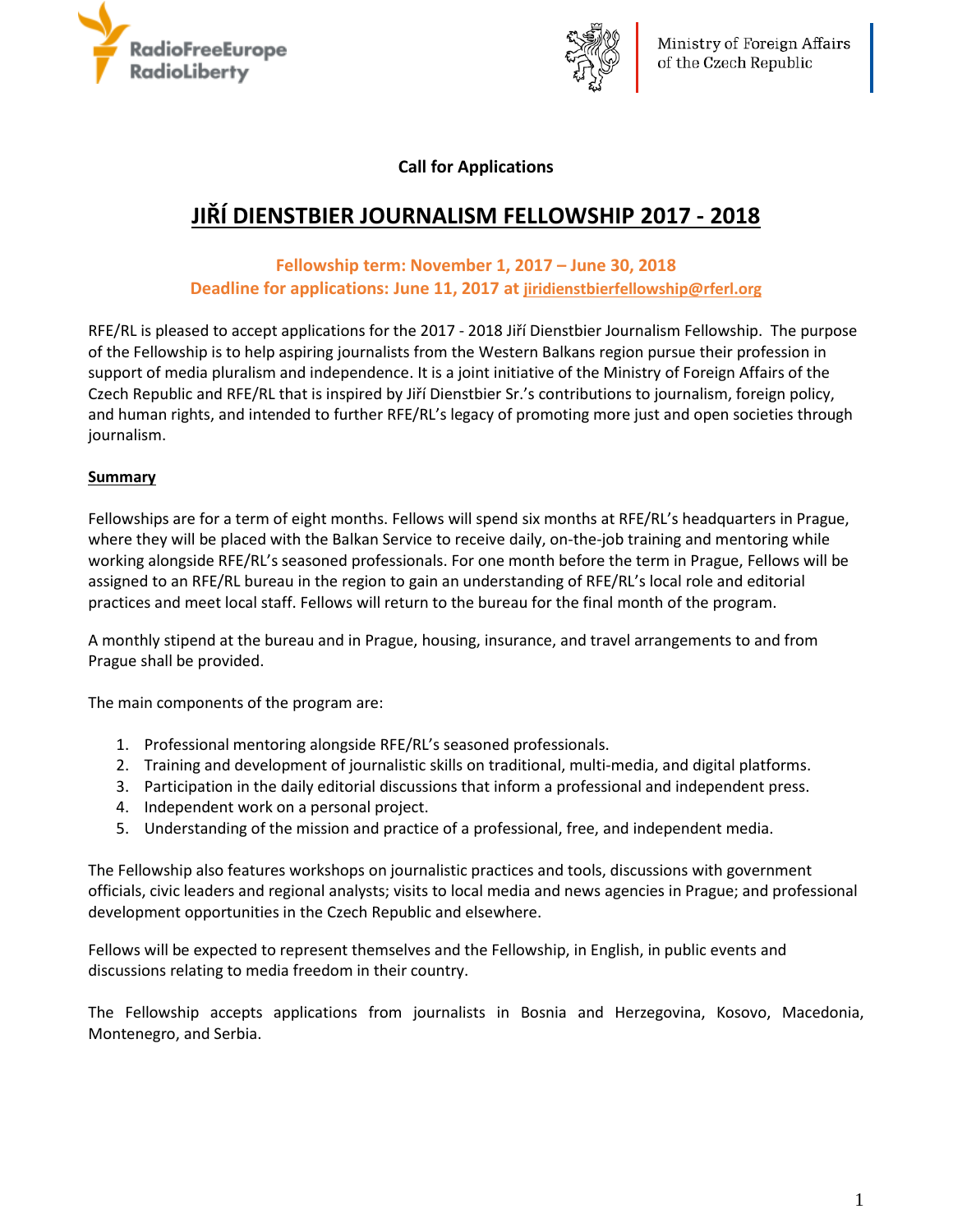#### **Application Instructions**

The Fellowship will be awarded on a competitive basis. Eligible applicants will be from one of the five target countries; have a minimum of two years' experience working as a journalist in their native language; have a demonstrated commitment to journalism as a profession and RFE/RL´s mission; and be proficient in English.

A complete application includes the following materials:

- $\Box$  Personal statement
- $\Box$  2 Work samples
- $\Box$  2 letters of recommendation
- $\square$  Curriculum Vitae, including current contact information
- $\Box$  Letter to Jiří Dienstbier Sr.

In addition, please let us know how you learned about the Fellowship (e.g., RFE/RL's website, Facebook, a professional or academic reference, etc.).

## **Application materials must be submitted in English.**

Candidates may be contacted and asked to participate in a telephone, Skype or in-person interview as part of the application process.

#### **PERSONAL STATEMENT**

Your personal statement is a very important part of your application, and will be thoroughly read and considered in the selection process. It should be written in English and not exceed 750 words. In your personal statement, please address your journalistic experience, including your reasons for pursuing journalism; the values and convictions that guide your work; experiences that have influenced your journalism; and what you hope to accomplish as a journalist. In addition, please explain your reasons for applying for the Jiří Dienstbier Journalism Fellowship, including how it relates to your professional development and what you hope to gain from it.

#### **WORK SAMPLES**

Please attach 2 work samples, on any platform, demonstrating your best professional work. At least one of the samples must have been published within the year of the Fellowship deadline. All samples must include a date and, if not in English, they must be accompanied by an English translation. In the case of video submissions, an English-language summary is sufficient. If translations are not your own, please state otherwise.

#### **LETTERS OF RECOMMENDATION**

Two letters of recommendation are required with your application. One of your letters should be from a current supervisor or colleague who practices journalism and knows you professionally. The writers should explain their relationship to you and describe your qualifications, potential for professional growth and development, and reasons that make you an excellent candidate for the Fellowship. Letters must be submitted in English.